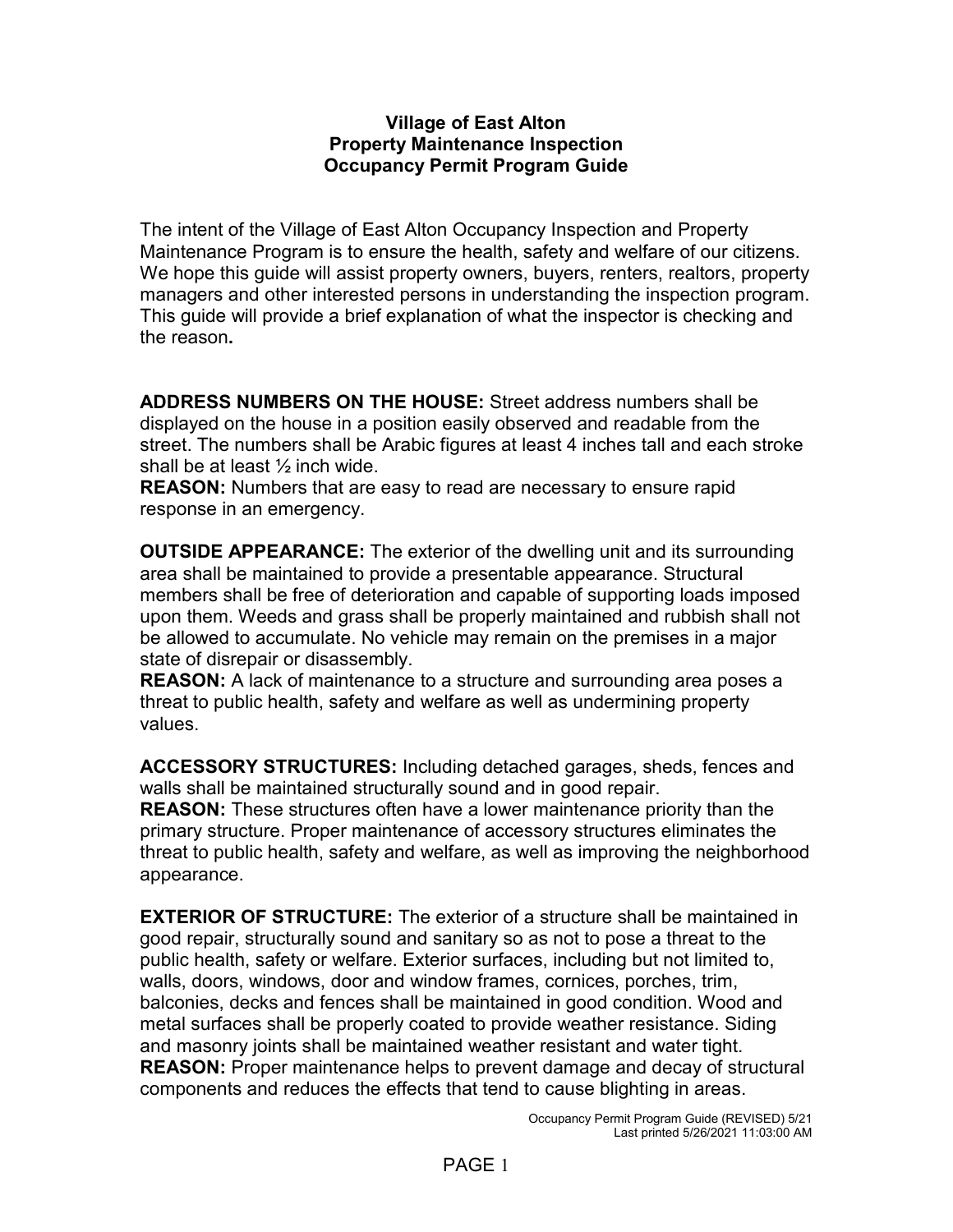**FOUNDATION WALLS:** Foundation walls shall be maintained plumb and free from open cracks and breaks and be kept is such condition so as to prevent the entry of rodents and other pests. They shall be maintained in good condition and be capable of supporting the loads imposed on them by the structure. **REASON:** Minor damage such as small cracks when left unrepaired will become major problems. Water entering through cracks can freeze and expand and increase damage caused to the foundation.

**ROOFS AND DRAINAGE:** The roof and flashing shall be sound, tight and not have defects that admit rain. Roof drainage shall be adequate to prevent dampness or deterioration in the walls or interior portion of the structure. Roof drains, gutters and downspouts shall be in good repair and free from obstructions. Roof water shall not be discharged in a manner that creates a public nuisance.

**REASON:** Even small leaks can cause thousands of dollars in damage to insulation, plaster, drywall and structural members of the building. Water runoff should be diverted away from the building to help prevent damage to foundations and other structural elements. Improper water runoff can cause water to collect and stand in low areas, on sidewalks, alleys or streets creating an ice hazard or flooding basements.

**STAIRWAYS, DECKS, PORCHES AND BALCONIES:** Every exterior stairway, deck, porch and balcony, and all appurtenances attached thereto, shall be maintained structurally sound, in good repair, with proper anchorage and capable of supporting the imposed loads.

**REASON:** Regular maintenance is required to keep stairs, decks, porches and balconies in good repair so they do not become a hazard to occupants, visitors or passers-by. Positive anchorage of elevated decks and exterior stairs that may be subject to collapse is especially important.

**HANDRAILS AND GUARDRAILS:** Every exterior and interior flight of stairs having more than 4 risers shall have a handrail on one side of the stair. Every open portion of a stair, landing, balcony, porch, deck, ramp or other walking surface which is more than 30 inches above the floor or grade below shall have guardrails. Handrails shall be no less than 30 inches high or more than 40 inches high measured vertically above the nosing of the tread or above the finished floor of the landing or walking surfaces. Guards shall not be less than 30 inches high above the floor of the landing, balcony, deck, ramp or other walking surface. Guards shall contain intermediate rails, balusters or other construction spaced so that a sphere of 4 inch diameter cannot pass through any portion of the guard. Horizontal rails or enclosures which form a ladder effect are not permitted. **REASON:** Handrails and guardrails are meant to prevent falls. They must be securely fastened and in good condition to ensure they perform that function.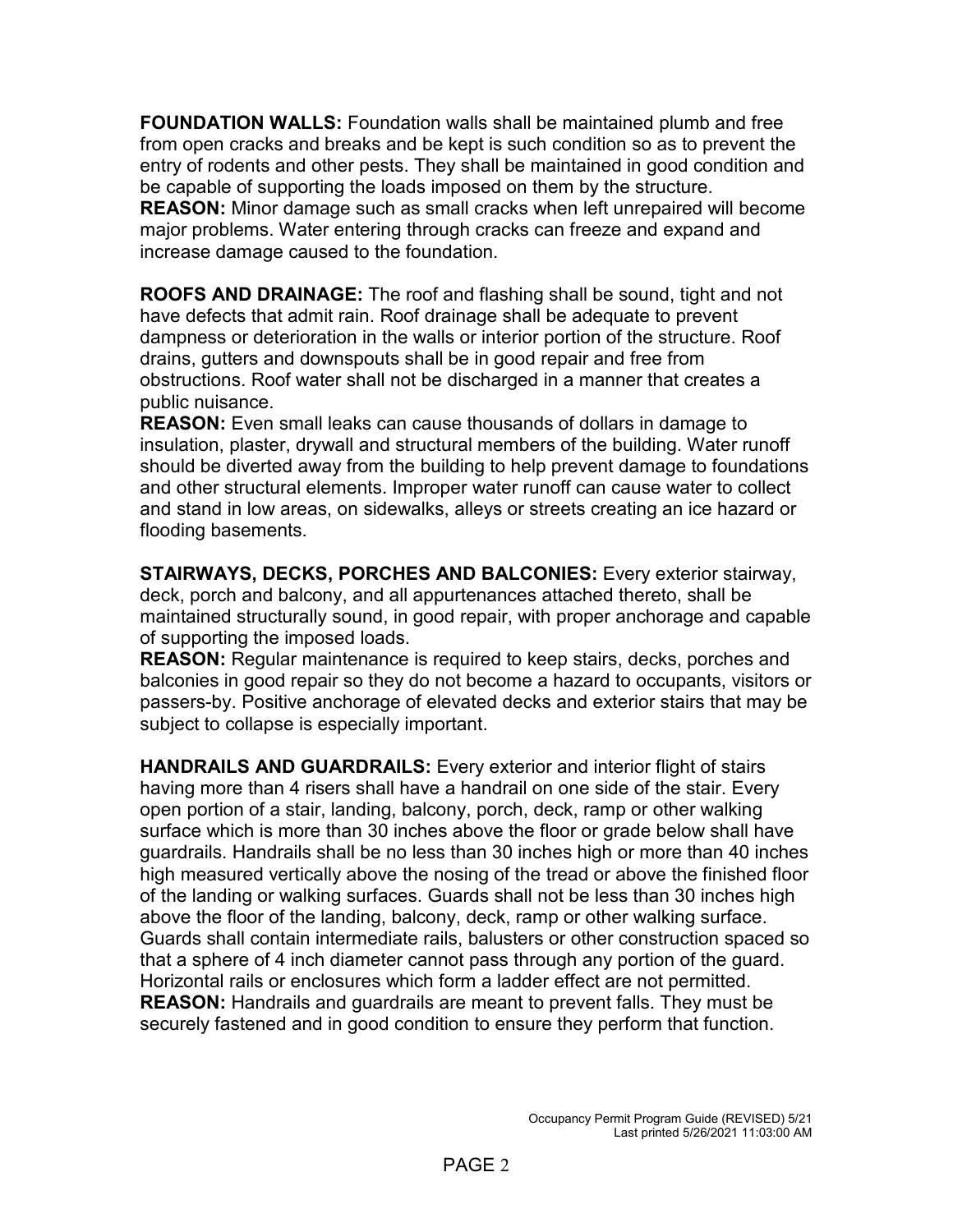**CHIMNEY(S):** Shall be structurally safe and in good repair. Exposed surfaces of metal or wood shall be protected from weather and against decay and/or rust. Excessive rust, loose or missing mortar and cracked or missing bricks indicate problems.

**REASON:** They are frequently ignored until they become non-functional or are in danger of collapse. Exhaust gases are corrosive and cause chimneys to often deteriorate from the inside. Obstructed chimneys have caused many carbon monoxide deaths.

**DOORS:** All exterior doors, door assemblies and hardware shall be maintained in good condition. Deadbolt locks with a minimum 1 inch throw and operable with the turn of a knob or key are required in dwelling units, rooming units or housekeeping units that are rented, leased or let. A sliding bolt is not considered an acceptable deadbolt lock for this purpose. Locks at all entrances to dwelling units, rooming units and guestrooms shall tightly secure the door. All means of egress doors shall be readily openable from the side of egress without the use of keys, special knowledge or effort.

**REASON:** Door maintenance is crucial to the privacy, security and weather resistance they are intended to provide. Improperly locked doors, damaged or defective hardware, warped frames or doors can keep occupants from escaping a fire or other dangerous condition.

**WINDOWS/SCREENS (General):** Every window and skylight frame shall be kept in sound condition, good repair and weather tight. All glazing materials shall be maintained free from cracks and holes. Every window, other than a fixed window, shall be easily openable and capable of being held in position by window hardware. Operable windows in whole or in part within 6 feet above ground level shall be equipped with sash locking devices. Every door, window or other outside opening required for ventilation of habitable rooms, shall be supplied with tightly fitting screens of not less than 16 mesh per inch from April 1 through October 1. **REASON:** Properly maintained windows prevent weather elements from entering the dwelling. Damaged glass presents a hazard to occupants. Security of the occupants requires locking windows. Windows which are propped open with sticks or other objects can fall causing injuries to fingers and hands if bumped. In the event of fire, occupants are at risk if windows cannot be secured quickly and easily in an open position. Screens prevent insect infestation. Insects in food preparation areas can cause contamination to food and cause human illness.

**SUMP PUMP DISCHARGE:** Water from sump pump shall be discharged to the exterior of the dwelling and not into the sanitary sewer system. **REASON:** The sanitary sewer system is already over-burdened with storm water infiltration and all additional ground water must be kept out. Provisions must be made to direct sump water away from the foundation and building elements.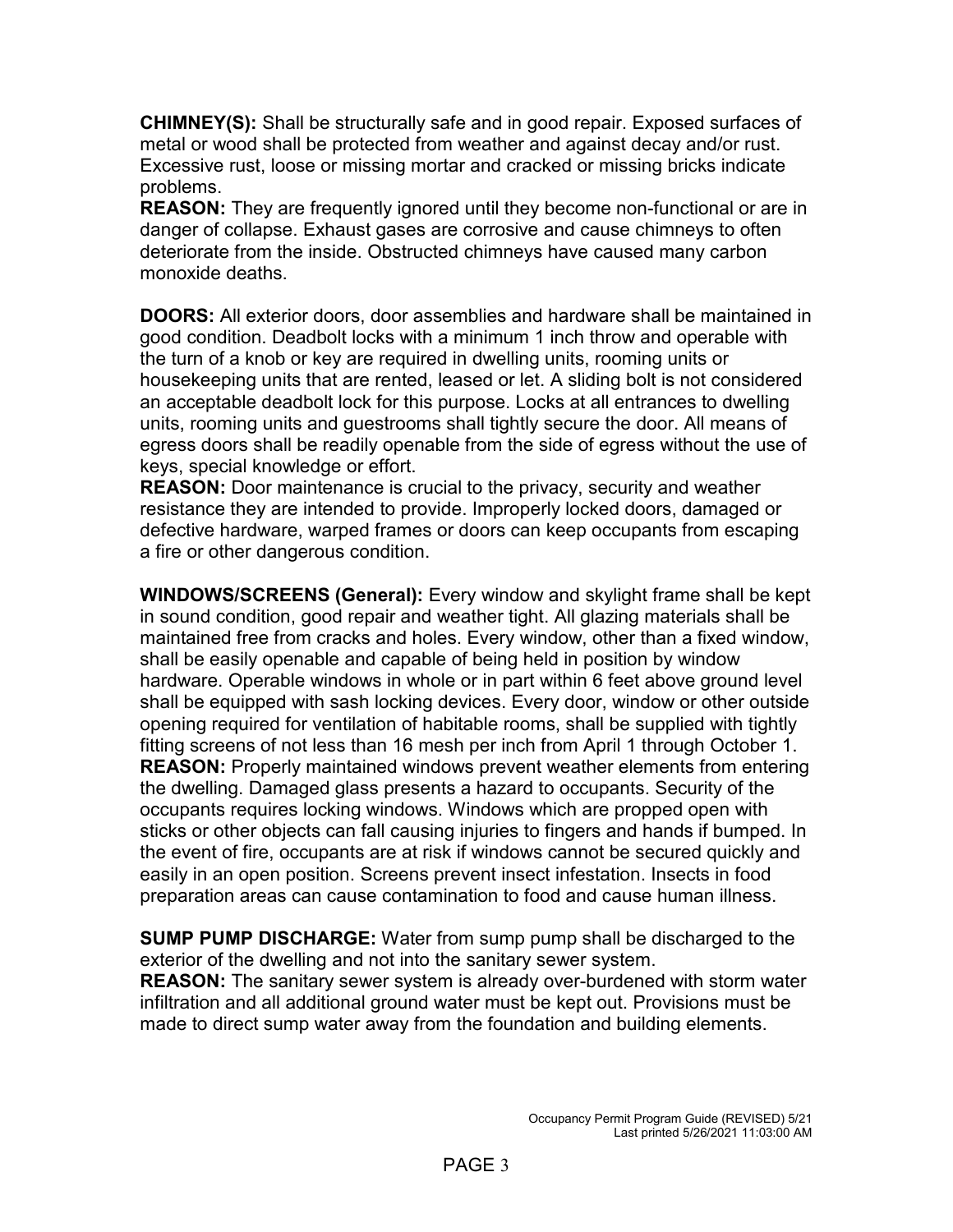**OUTSIDE GFCI PROTECTION:** All electric receptacles on the exterior shall be Ground Fault Circuit Interrupter (GFCI) protected.

**REASON:** GFCI receptacles provide a degree of safety for people using portable handheld tools, gardening appliances, electric lawn mowers and trimmers, etc. A GFCI device is designed to protect people from electrocution.

**GARAGE GFCI RECEPTACLES:** Receptacles in garages and other accessory structures are required to be GFCI protected.

**REASON:** Protect people from electrocution. See Outside GFCI Protection above.

**FIRE SEPARATION FROM ATTACHED GARAGE:** The living area and its attic shall be separated from the attached garage by at least  $\frac{1}{2}$  inch drywall applied to the garage wall. The drywall shall run from the floor to the roof sheathing line or the garage ceiling shall be covered with  $\frac{1}{2}$  inch drywall.

**REASON:** This separation will delay the spread of smoke and fire into the living area and provide additional time for occupants to escape from the dwelling unit. It also gives the fire department a chance to prevent fire from destroying the entire building.

**RATED DOOR BETWEEN LIVING AREA AND GARAGE:** The door or doors separating the living area of the dwelling unit and the attached garage shall be solid core wood at least 1-3/8 inch thick, a 20-minute fire-rated door or metal insulated exterior door and be self-closing.

**REASON:** These doors will delay the spread of fire and smoke into the living area and provide additional time for occupants to escape from the dwelling. It also gives the fire department a chance to prevent the fire from destroying the entire building.

**GAS APPLIANCE(S) IN GARAGE:** Heating and cooling appliances located in a garage shall be protected from being hit by vehicles. If the appliance generates a glow, spark or flame capable of igniting gasoline vapors, it shall be installed so the burners, burner ignition devices, or heating elements are at least 18 inches above the garage floor.

**REASON:** Prevent damage to appliances and their fuel source. Vapors from gasoline leaking from a vehicle or fuel container can be ignited by the appliance ignition source. Raising the ignition source at least 18 inches above the garage floor provides some degree of safety.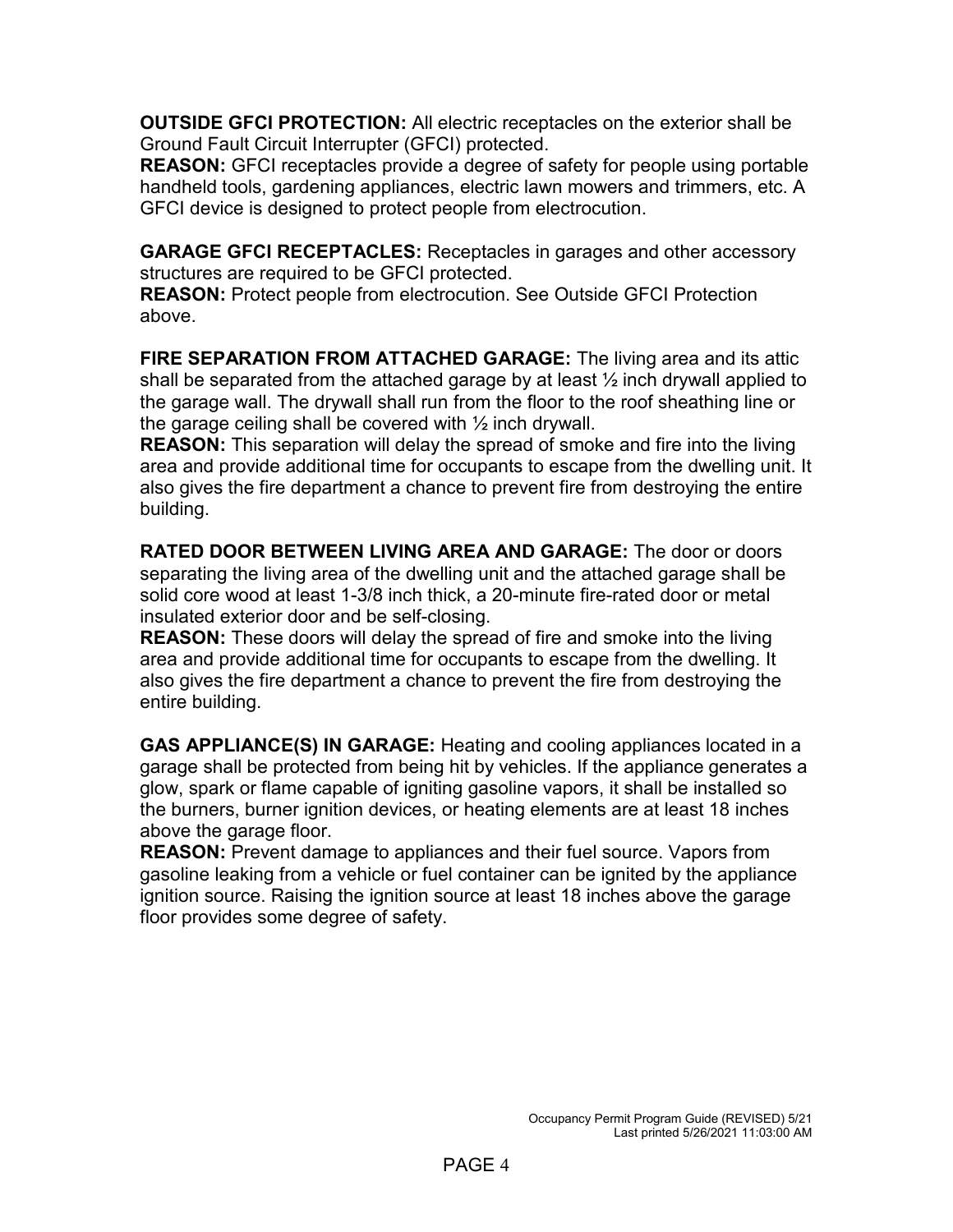**ELECTRICAL FACILITIES – General:** Every dwelling unit shall be served by a three-wire, 120/240 volt, single-phase electrical service having a rating of not less than 60 amperes. The size and usage of appliances and equipment shall serve as a basis to determine the need for additional facilities. Any service replaced or requiring substantial repair shall be replaced with a minimum amperage service of 100 amps. There shall not be any unused openings in any fuse or circuit breaker panel and all circuits shall be labeled. Sufficient working space in front and to the sides of every panel shall be provided. Circuits may not be rated for more than 20 amps unless dedicated to an appliance requiring higher amperage.

**REASON:** Today, even with the modest appliance user, services of 60 amps can be easily overloaded. Overloading as well as over fusing to avoid frequent blown fuses or tripped breakers is the largest potential cause of fires. Three-wire 120/240 volt service is intended to allow for the use of higher voltage appliances such as air conditioners, clothes dryers and ranges. An unused opening in a panel exposes people to live electricity. Circuits must be labeled so occupants may de-energize specific circuits for repairs or in an emergency. Working space provides safe and ready access to the panel. Improperly rated circuits may not provide overload protection and may cause a fire.

**ELECTRICAL EQUIPMENT:** Electrical equipment such as wiring, switches, receptacles, light outlets shall be maintained in good repair. Damaged or missing cover plates shall be replaced, frayed wiring repaired or replaced, open splices properly repaired.

**REASON:** Damaged, improperly installed or otherwise unsafe electrical equipment must be immediately repaired and made safe to eliminate the chance of death or severe injury from live components or fire.

**RECEPTACLE REQUIREMENTS:** Every habitable space in a dwelling shall have at least two separate and remote receptacle outlets.

**REASON:** Minimizing the use of extension cords is the primary reason for the requirement for two remote outlets.

**USAGE OF EXTENSION CORDS:** Usage of extension cords shall be minimized. The amount of electrical current an extension cord can safely carry is limited by the size of its conductors. Because this is not generally known, extension cords are commonly overloaded. Extension cords are more susceptible to damage than permanent wiring methods.

**REASON:** Overloading extension cords causes them to heat up to the point where they can cause burns to people, as well as melt the insulating cover, short circuit and cause a fire. Damage to cords can also cause shorts and poor connections creating the possibility of a fire or a shock hazard. They can also become a tripping hazard to occupants.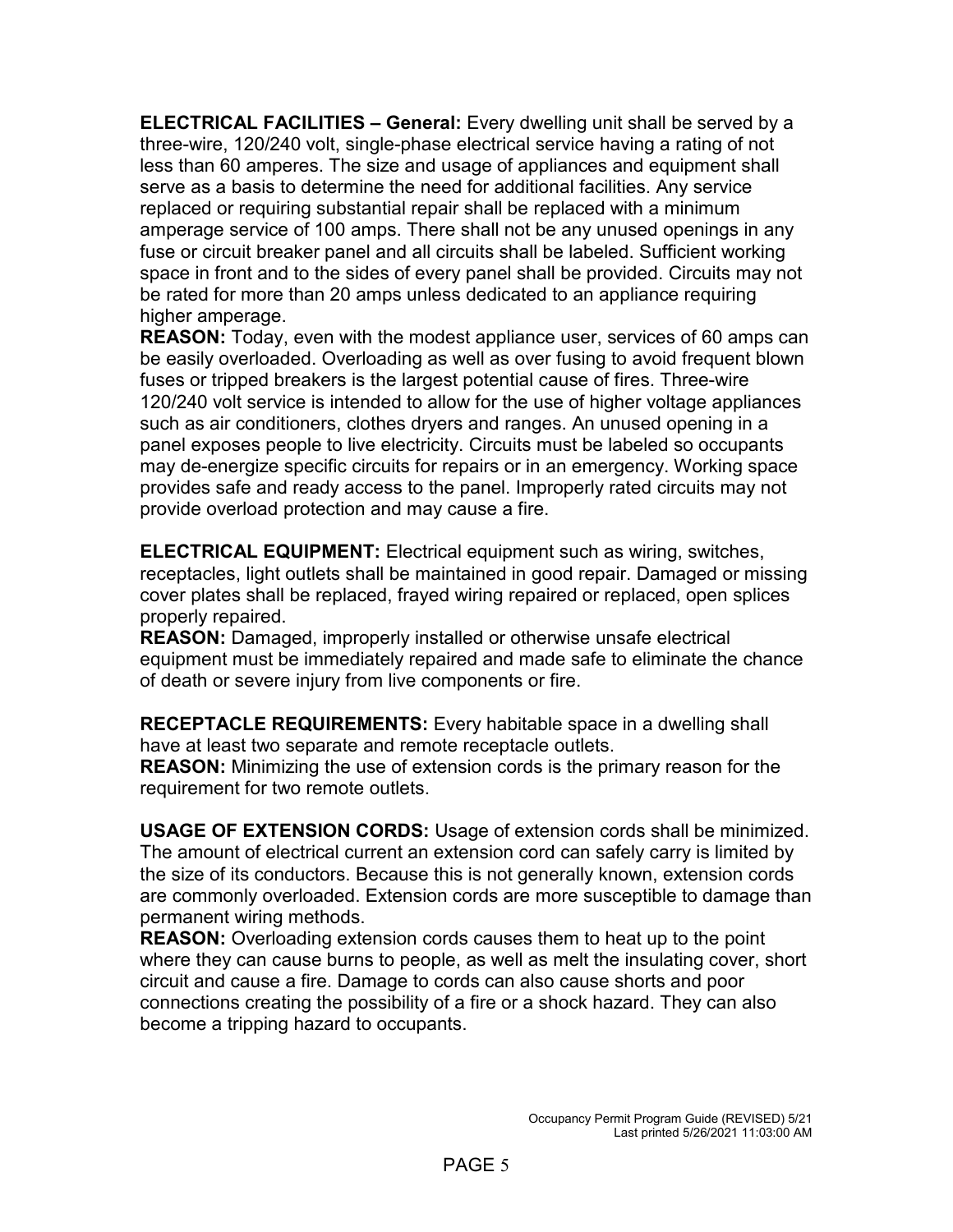**LAUNDRY AREA:** Every laundry room or area requires at least one grounded type receptacle. If an ungrounded system is in use, this laundry receptacle shall be grounded to the grounding terminal bar in the service panel or main switch. **REASON:** Appliances used in laundry areas require a grounded conductor for safe operation. Grounding these appliances reduces the risk of electrical shock if a person comes into contact with a defective appliance.

**WATER HEATING FACILITIES:** Water heating facilities shall be properly installed, maintained and capable of providing an adequate amount of water to be drawn at every required sink, lavatory, bathtub, shower and laundry facility at a temperature of not less than 110°F (43°C). A gas burning water heater shall not be located in any bathroom, toilet room, bedroom or other occupied room normally kept closed, unless adequate combustion air is provided. An approved combination temperature and pressure (T&P) relief valve and relief valve discharge pipe shall be properly installed and maintained. The required discharge pipe shall be no smaller in diameter than the outlet of the T&P valve and shall discharge to within 6 inches of the floor. If galvanized pipe is used, there shall be no threads at the discharge end. Discharge pipes shall not extend below the floor into a crawl space.

**REASON:** If the water heater malfunctions, steam and scalding water may be released through the temperature and pressure relief valve. If a discharge pipe is not installed, persons in the vicinity of the water heater could be seriously injured. The discharge pipe carries any steam or hot water to within 6 inches of the floor to preclude this problem. Because it is important to know of a water heater problem, one must be able to observe steam and/or water coming from the discharge pipe.

**HEATING UNIT AND WATER HEATING VENTING:** All fuel burning equipment and appliances shall be connected to an approved chimney or vent. *Exception: fuel burning equipment and appliances which are labeled for unvented operation.* **REASON:** Proper venting ensures that the exhaust gases are removed from the building, permitting proper operation of the appliance and protecting occupants from carbon monoxide (CO). CO is a colorless, odorless gas that is dangerous to health and can cause death or serious injury. Properly fastened connections keep flue gases in the vent pipe so they are exhausted from the building to the outside air. Improper draft causes rapid deterioration of the vent pipes because of the corrosive nature of exhaust gases. Vent pipes too close to combustibles may cause a fire.

**COMBUSTION AIR:** A supply of air for complete combustion of the fuel and for ventilation of the space containing the fuel burning equipment shall be provided for the fuel burning equipment.

**REASON:** In existing structures, adequate combustion air provisions are often lacking or have been blocked, covered or otherwise defeated. Incomplete burning of fuel can cause higher levels of CO, malfunctions of the appliances and a risk of fire or explosion.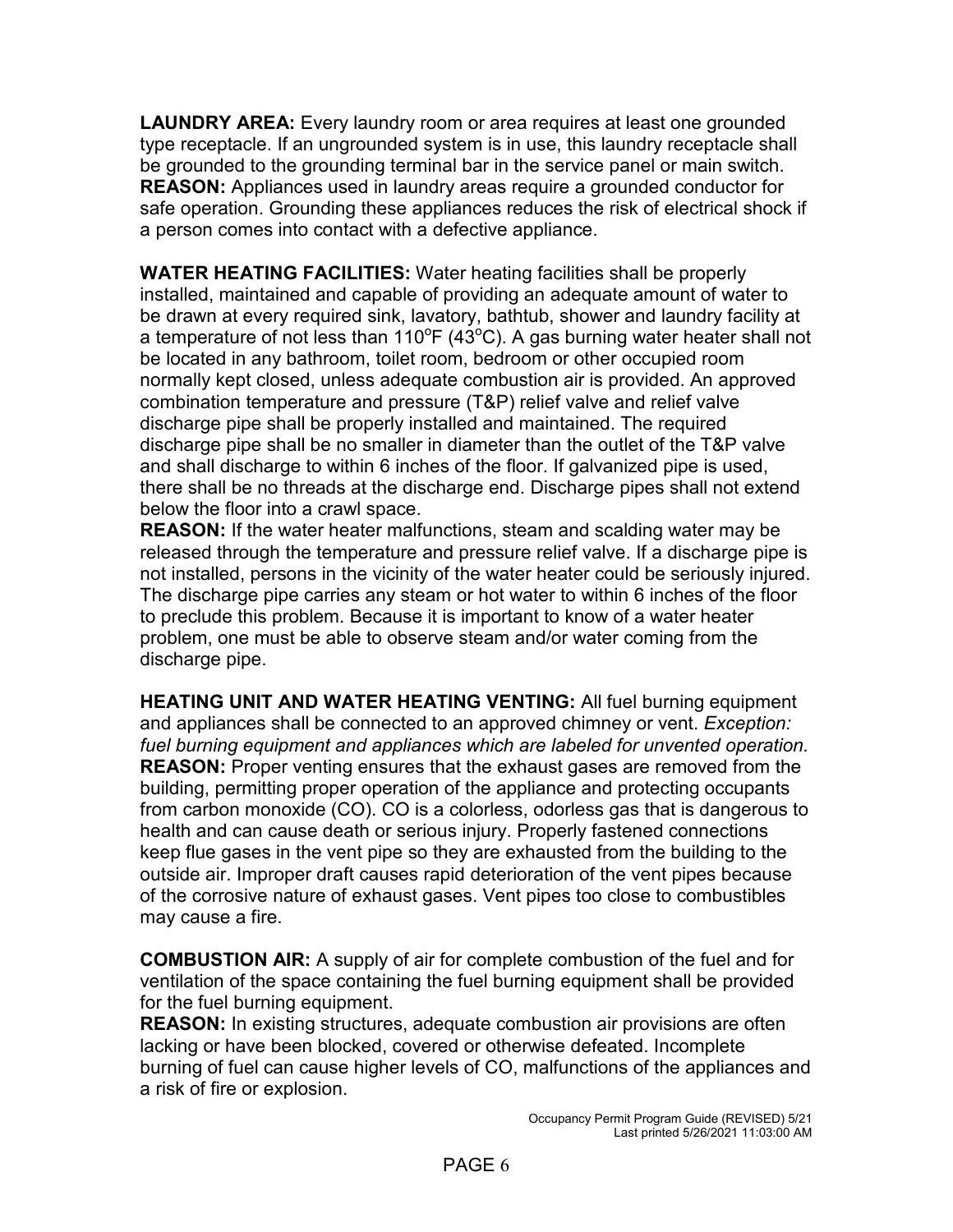**GAS SHUTOFF:** Each heating unit, water heater or other gas burning appliance shall be provided with a shutoff valve separate from the appliance. It shall also be located in the same room as the appliance and no further than 6 feet from the appliance. Shutoff valves shall also be installed upstream from the union, connector or quick disconnect device it serves. The shutoff valve shall be easily accessible.

**REASON:** The shutoff valve allows individual appliances to be shut down for repairs or replacement without affecting the operation of another appliance. It also allows for rapid shut down in the event of a fuel leak, equipment problem, fire or other emergency situation.

**GAS PIPING:** Fuel gas line inside the structure can not be copper tubing. Only iron pipe and approved CSST system piping are allowed.

**REASON:** Gas and impurities in the system corrode copper tubing and fittings on the inside where it is not visible. This corrosion flakes off and can damage your systems, and also may eventually lead to leaks in the piping causing a fire and/or explosion hazard.

**SANITARY DRAINAGE SYSTEM:** All plumbing fixtures shall be properly connected to either a public sewer system or to an approved private sewage disposal system. Every plumbing stack, vent, waste and sewer line shall function properly and be kept free from obstructions, leaks and defects.

**REASON:** It is essential to the health of the occupants and the public that drains and sewers be properly maintained. Leaks can also cause structural damage to a building as well as damage to floors, plaster and other building elements.

**KITCHEN GARBAGE DISPOSAL:** If a disposal is installed, it must be maintained in good repair and operating order.

**REASON:** An inoperative disposal can cause plumbing problems and contribute to unsanitary conditions in a food preparation area.

**DUCT SYSTEMS:** Duct systems shall be maintained free of obstructions and shall be capable of performing the required functions. Exhaust ducts for bathrooms, toilet rooms, kitchens and clothes dryers shall be maintained and shall exhaust moisture laden air to the outside of the building.

**REASON:** Moisture laden air can cause unseen damage to structural and other building elements if improperly discharged into an attic, crawl space or other interior space of the building.

**CLOTHES DRYER EXHAUST:** Dryer exhaust systems shall be independent of all other systems, shall convey the moisture to the outdoors and shall terminate on the outside of the building. Exhaust duct terminations shall be in accordance with the dryer manufacturer's installation instructions. Screens shall not be installed at the duct termination. Exhaust ducts shall not be connected with sheet-metal screws or fastening means which extend into the duct. Exhaust ducts shall be equipped with a backdraft damper. Exhaust ducts shall be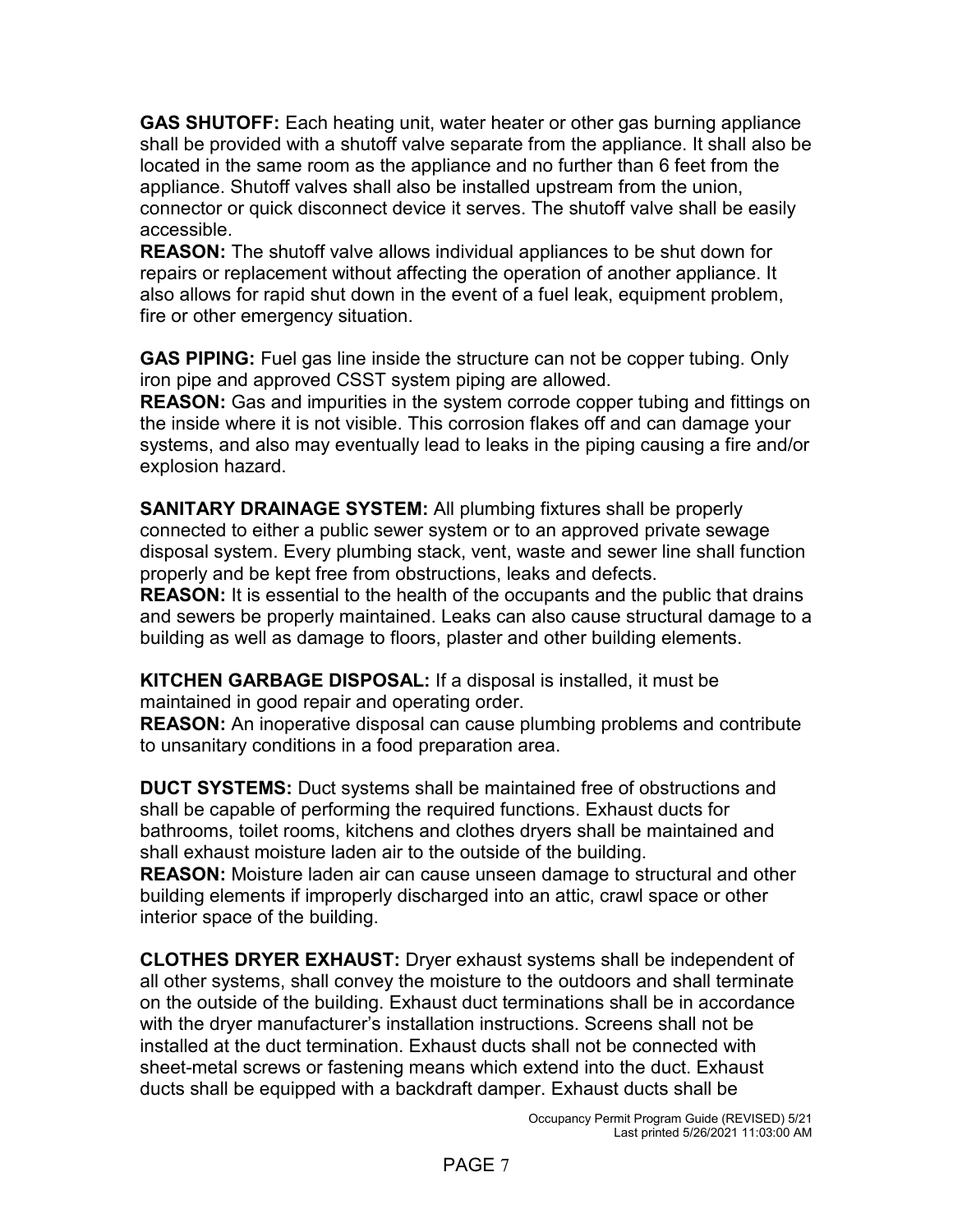constructed of minimum 0.016-inch-thick rigid metal ducts, having smooth interior surfaces with joints running in the direction of airflow. Flexible transition ducts used to connect the dryer to the exhaust duct system shall be limited to single lengths, not to exceed 8 feet in length and shall be listed and labeled in accordance with UL 2158A. Transition ducts shall not be concealed within construction.

*Exception:* This section shall not apply to listed and labeled condensing (ductless) clothes dryers.

**REASON:** Proper dryer venting installation helps to prevent buildup of lint, allows the appliance to operate properly, and directs moisture-laden air out of the structure to prevent decay and deterioration to the structure and its elements.

**SMOKE DETECTORS:** A minimum of 1 smoke detector is required in each bedroom, 1 outside and within 15 feet of each sleeping area, and one on each level of the building including the basement. Smoke detectors should not be installed in crawl spaces or attics. The smoke detector shall have fresh batteries and sound when tested manually or with artificial smoke. (*New construction or substantial remodeling/renovating requires 110 volt hardwired and interconnected smoke detectors with backup batteries.*)

**REASON:** The smoke detector is an effective life saving device. It is widely accepted that the majority sleep with the bedroom door closed, thus creating the need for detectors inside the bedrooms for the early detection of fires starting within the bedroom. Detectors in the immediate vicinity of sleeping areas and on each level provide the early warning necessary for persons to escape a fire starting in other locations.

**CARBON MONOXIDE DETECTORS:** CO detectors are required within 15 feet *outside* of sleeping areas on each level that has a bedroom in every residence having any type of fuel-fired heating equipment, i.e., furnace, fireplace, range. A CO detector is also required in any residence that has an attached garage or other hazard the code official may warrant a CO detector to be required. **REASON:** Carbon monoxide is a colorless, odorless deadly gas produced by both properly and improperly operating devices. Early warning is the key to preventing serious illness or even death from carbon monoxide. This became an Illinois State Law in 2007.

**INGRESS AND EGRESS:** A safe, continuous and unobstructed path of travel shall be available from within the dwelling unit to exit doors. **REASON:** Furniture or other items must be kept out of common hallways and exit paths. Improperly locked doors can keep occupants from escaping a fire or other dangerous condition.

**INTERIOR SURFACES:** All interior surfaces, including windows and doors, shall be clean, sanitary and in good condition. Flaking or peeling paint, cracked plaster, rotted wood, holes or other defective surfaces shall be repaired.

### PAGE 8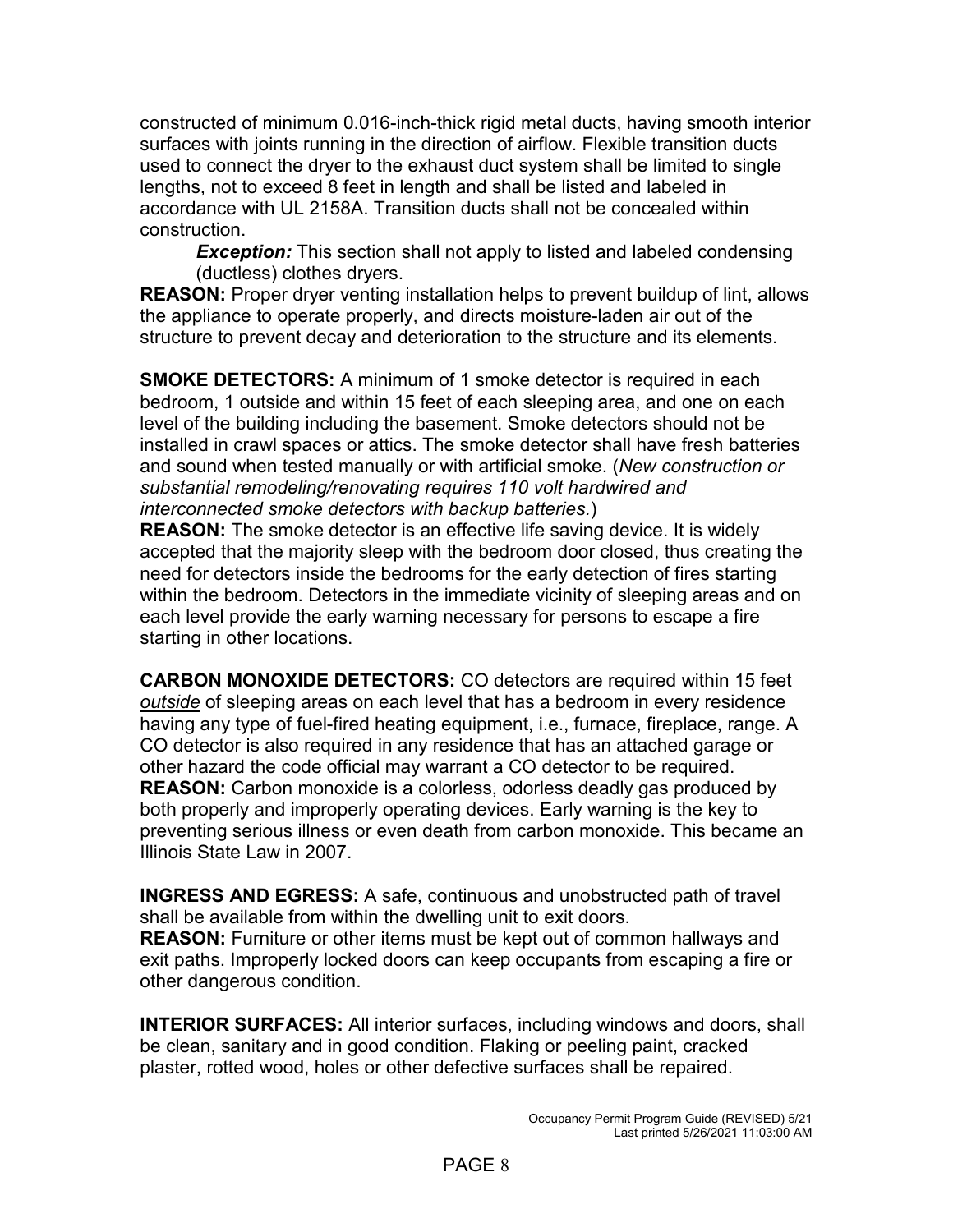**REASON:** The interior of a dwelling must be properly maintained so as not to affect the occupant's health and safety.

**INTERIOR STRUCTURE:** The interior of a structure and equipment therein shall be maintained in good repair, structurally sound and in a sanitary condition. All structural members shall be maintained structurally sound, and be capable of supporting the imposed loads.

**REASON:** The interior of a dwelling must be properly maintained so as not to affect the occupant's health and safety. It must protect the occupants from the exterior environment. Improper original construction, unapproved additions and repairs, water damage, deferred maintenance and overloading of structural members will result in structural damage and failure.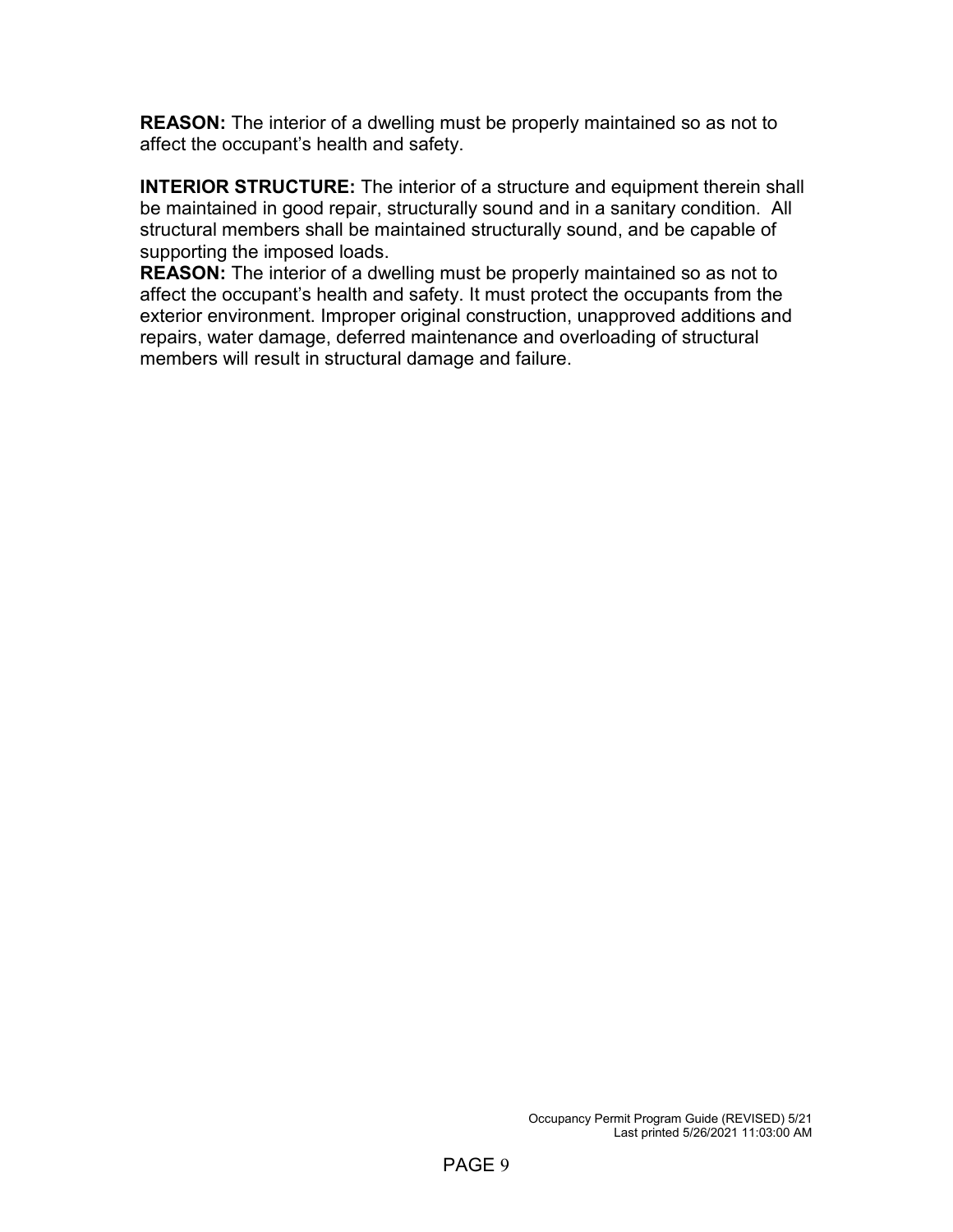**INTERIOR DOORS:** Every interior door shall fit reasonably well within its frame and shall be capable of being opened and closed by being properly and securely attached to jambs, headers or tracks as intended by the manufacturer of the attachment hardware.

**REASON:** The ability of a door to function as the manufacturer intended is one of the key elements in being able to properly exit a building. In addition to contributing to building egress, doors are also key elements in providing for security and privacy; therefore, all interior doors should be kept in a state of repair that will allow them to function effectively.

**GARBAGE AND RUBBISH:** All exterior property and premises, and the interior of every structure shall be free from any accumulation of rubbish or garbage. The owner of every dwelling shall supply an approved leakproof, covered outside garbage container.

**REASON:** Unsanitary houses and premises contribute to the spread of disease, infestations of insects and rodents and adversely affect the health of occupants and the public. Rubbish and garbage improperly stored in hallways and stairs creates a tripping hazard and could impede egress in an emergency such as a fire.

**INFESTATION & EXTERMINATION:** All structures shall be kept free from insect and rodent infestation. All structures in which insects or rodents are found shall be promptly exterminated by approved processes that will not be injurious to human health. The owner of any structure shall be responsible for extermination within the structure prior to renting or leasing the structure. The occupant of a one-family or of a single-tenant nonresidential structure shall be responsible for extermination on the premises.

**REASON:** Nuisance insects such as flies, flees, bees, cockroaches and silverfish as well as wood destroying insects such as termites, carpenter ants, and powderpost beetles shall be exterminated promptly to avoid unsanitary conditions and structural damage to the premises.

**KITCHEN RUNNING WATER (LEAK?):** Faucets, sprayer and under sink plumbing will be checked for leaks or improper installation.

**REASON:** Plumbing fixtures which do not operate adequately can cause water damage and increase the possibility of disease to the occupants.

**BATHROOM RUNNING WATER (LEAKS?):** Bathroom basin faucets, under counter top plumbing and toilets will be checked for leaks or improper installation. **REASON:** Leaks or improper installation can cause water damage and increase the possibility of disease to the occupants.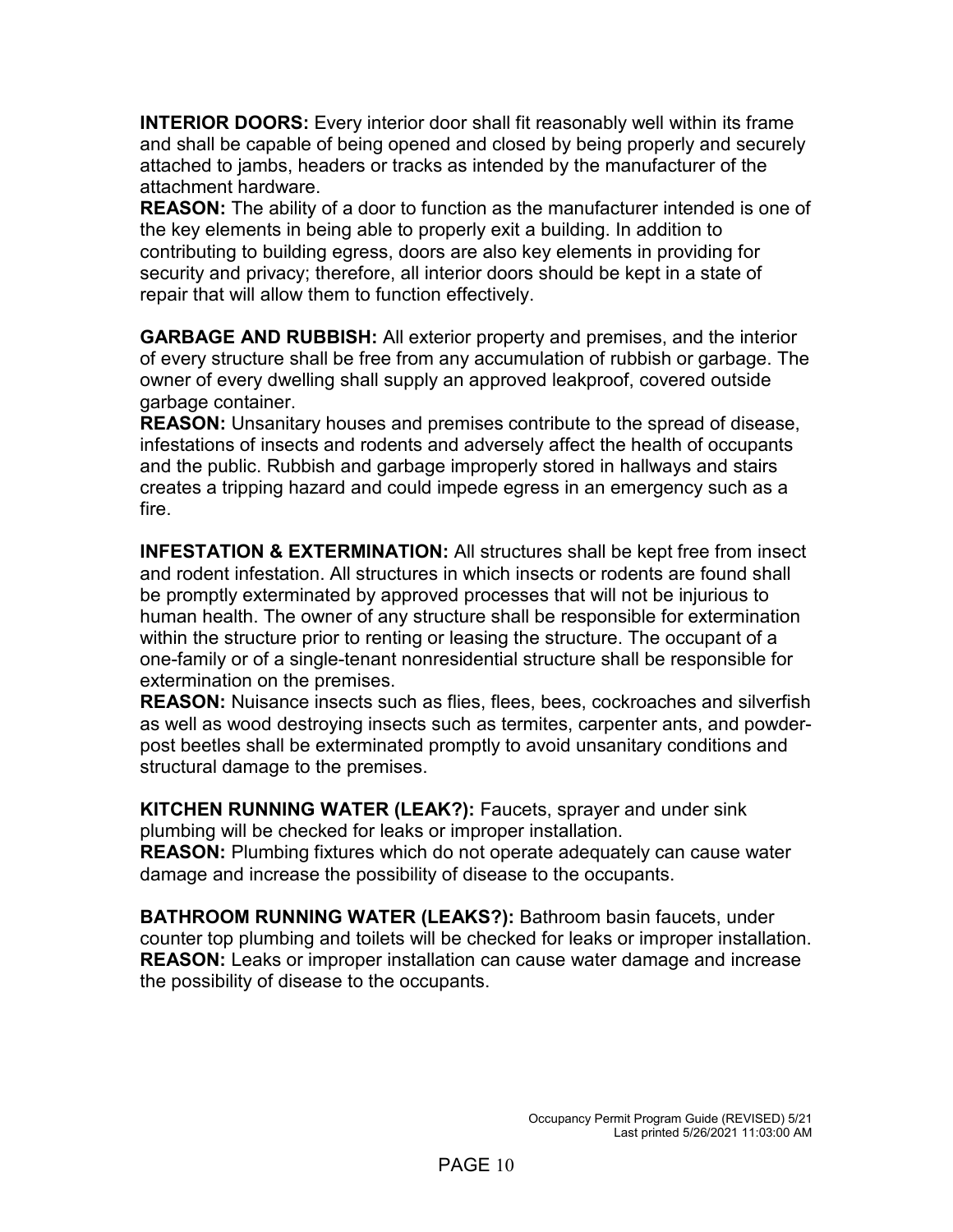**KITCHEN GFCI RECEPTACLES:** Any electrical outlet serving a kitchen countertop or within 6 feet of a sink shall be GFCI protected.

**REASON:** Many countertop appliances are ungrounded, and the use of water and other liquids with them on grounded surfaces creates a hazard of shock or electrocution to persons.

**BATHROOM GFCI RECEPTACLES:** Every bathroom shall have at least one electrical outlet and it shall be GFCI protected.

**REASON:** This outlet serves the many grooming and personal hygiene appliances used in the bathroom. This receptacle must be GFCI protected to provide protection to the occupants from shock or electrocution. It also prevents the need to use extension cords from unprotected outlets elsewhere in the dwelling.

# **LIGHT & VENTILATION**

**GENERAL REQUIREMENTS:** The owner of the structure shall provide and maintain light, ventilation and space conditions in compliance with these requirements. Every habitable space shall have at least one window of approved size facing directly to the outdoors or a court. The minimum total glazed area for every habitable space shall be 8 percent of the floor area of such room. Every common hall and common stairway in residential occupancies *(other than 1 & 2 family)* shall be lighted at all times with at least a 60-watt standard incandescent light bulb for each 200 square feet of floor area or equivalent illumination, provided that the spacing between lights shall not be greater than 30 feet. Every habitable space shall have at least one openable window. The total openable area of the window in every room shall be equal to at least 45 percent of the minimum glazed area required.

**REASON:** Minimum light and ventilation requirements address the need for safety and health. Minimum lighting provisions reduce the chances of injury due to falls and helps deter crime. Lighting and ventilation of habitable spaces provides the necessary fresh air, cooling breezes to promote good physical and mental health.

**BATHROOM VENTILATION:** An openable window or mechanical ventilation system shall be installed in each bathroom or toilet room. If a mechanical vent is used, it shall exhaust moisture-laden air to the exterior of the building. Such vents shall not terminate in the attic, crawl space or soffit areas. **REASON:** Failure to remove moisture-laden air from the building will result in deterioration to the structure as well as possibly cause severe mold damage.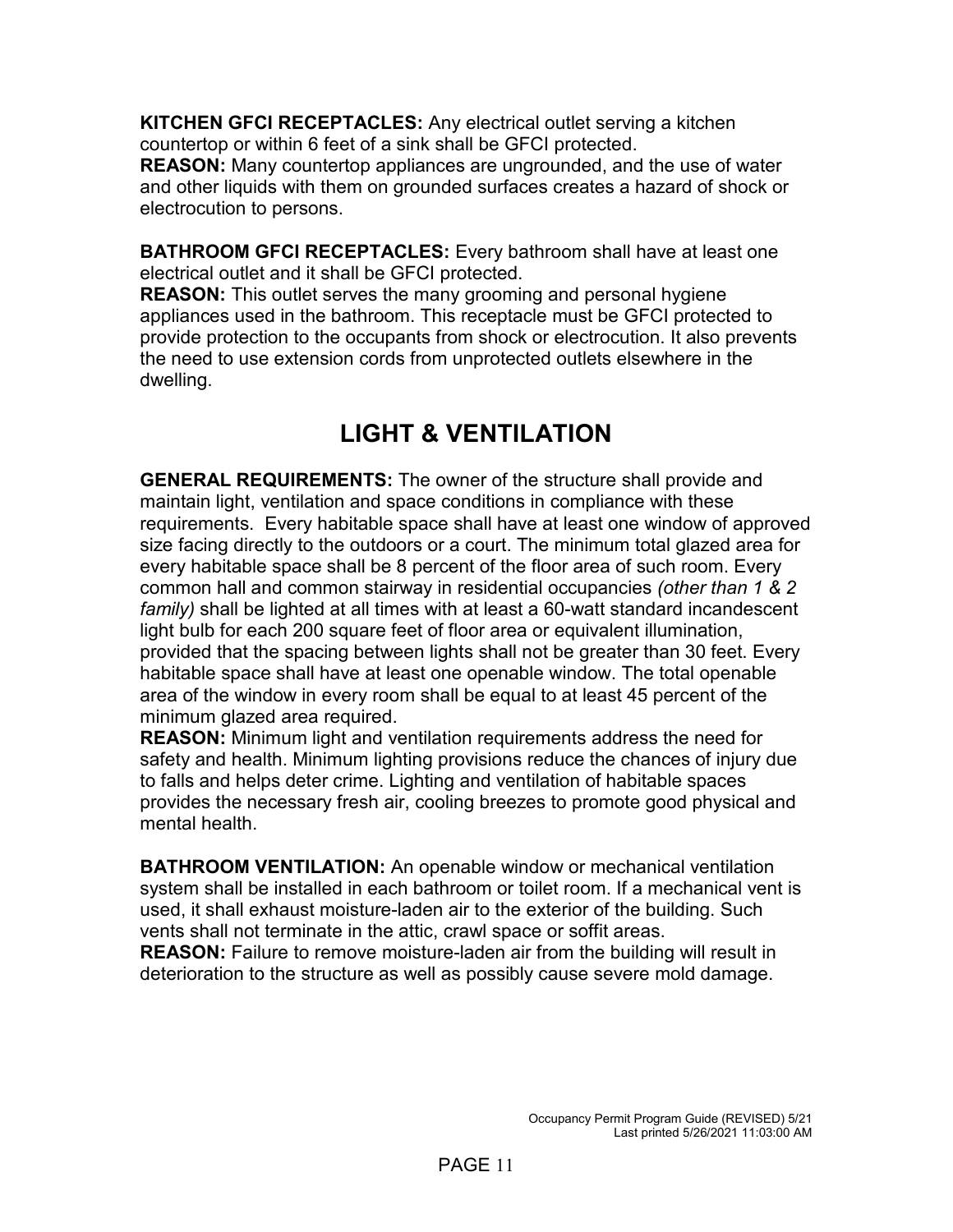## **OCCUPANCY LIMITATIONS**

**GENERAL REQUIREMENTS:** Dwelling, hotel, housekeeping, rooming and dormitory units shall be arranged to provide privacy and be separate from other adjoining spaces. A habitable room, other than a kitchen, shall not be less than 7 feet in any plan dimension. Kitchens shall have a clear passageway of not less than 3 feet between counter fronts and appliances or counter fronts and walls. Habitable spaces, hallways, corridors, laundry areas, bathrooms, toilet rooms and habitable basement areas shall have a clear ceiling height of not less than 7 feet. All spaces to be occupied for food preparation purposes shall contain suitable space and equipment to store, prepare and serve foods in a sanitary manner. There shall be adequate facilities and services for the sanitary disposal of food wastes and refuse, including facilities for temporary storage. **REASON:** Privacy is a fundamental psychological need. Every person needs a space to relax, sleep and dress that is separate from public or common rooms. Walls, corridors and doors should be arranged to offer the occupants their private space. The code establishes a minimum dimension space to prevent the use of inadequately sized rooms. Narrow rooms do not allow for the installation of furniture without unduly obstructing passageways through the rooms. Kitchens require only 3 feet of clearance because they are not expected to be occupied for long periods of time, or by a large number of persons at any one time. Kitchens must be provided with stoves, ovens, refrigerators, freezers, cabinets, countertops and drawers in sufficient quantity and in a condition that the occupants can store their food safely and at appropriate temperatures to protect the food. All should be constructed and maintained so that it can easily be cleaned. Containers for refuse and garbage should be constructed and maintained to prevent insect and rat infestations.

**BEDROOMS:** This section will be explained in several parts, beginning with room size (for occupancy load), window size (for egress requirements), window requirements, electrical requirements and ending with basement sleeping room and miscellaneous requirements.

**ROOM SIZE:** Each bedroom will be measured to determine size so the occupant load for that room and the dwelling can be determined. A bedroom shall be at least seventy (70) square feet to occupied by one person. Fifty (50) square feet per person is required for a bedroom occupied by more than one person.

**REASON:** Permits comfort and safety for occupants. Prevents overcrowding which can contribute to disease spread, loss of privacy and excessive wear and abuse to the dwelling.

Occupancy Permit Program Guide (REVISED) 5/21 Last printed 5/26/2021 11:03:00 AM *Example 1: Room is 8' x 9' = 72 sq. ft. = 1 occupant Example 2: Room is 12' x 10' = 120 sq. ft. = 2 occupants Example 3: Room is 8' x 12' = 96 sq. ft. = 1 occupant Example 4: Room is 12' x 15' = 180 sq. ft. = 3 occupants*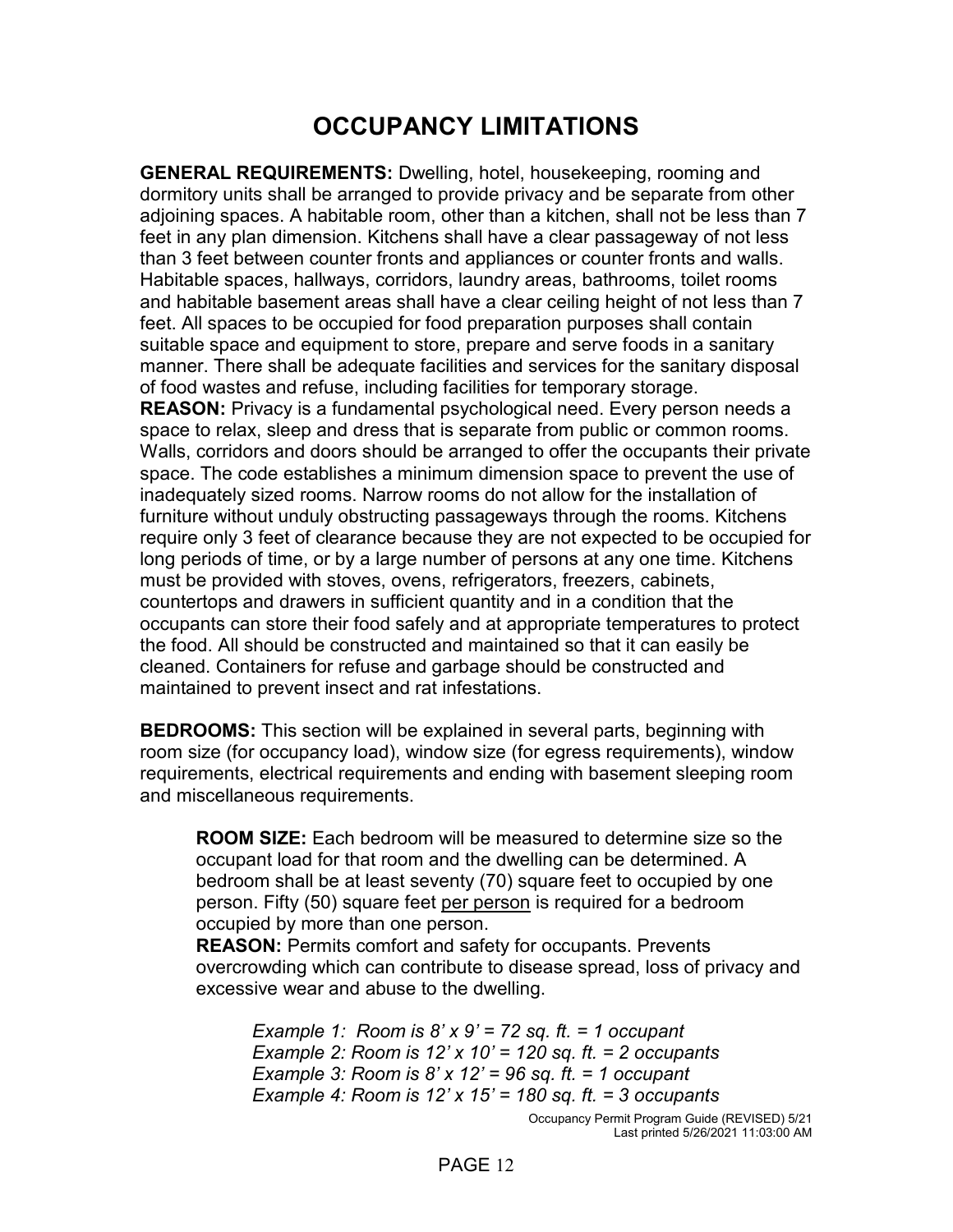**WINDOW SIZE:** Windows are measured to ensure the normal opening area of the window is large enough for a person to crawl through in an emergency. This normal opening area is the open space available when one sash is moved completely away from the other. An example would be raising the bottom sash as high as the window will allow. The open area is what is then measured. This open area shall be at least 5.7 square feet for basement and second floor windows, and at least 5 square feet for ground floor windows. Many existing dwelling units do not meet these requirements but we do not make you replace the windows. **REASON:** Fatal fires often occur while persons are sleeping. A person may be delayed in noticing a fire, those awakening may be slow to react,

the room may be filled with smoke and/or dark, and many other factors may compromise the means of egress from the dwelling. The window in the bedroom may be the only available means of escape and therefore, it must be large enough to permit rapid escape.

**WINDOW REQUIREMENTS:** The window shall be easily opened and capable of being held in position by window hardware.

**REASON:** Windows with inoperative or missing hold-open hardware are sometimes propped open with sticks or other items. These items can be bumped and cause the window to fall causing bodily injury or entrapment in the window opening. Additionally, a window not easily secured in an open position can prevent the rapid escape in the event of a fire.

**ELECTRICAL REQUIREMENTS:** There shall be 2 separate and remote receptacles in each bedroom.

**REASON:** To minimize or eliminate the use of extension cords. Misuse of extension cords is a fire hazard. See Usage of Extension Cords on Page 5 of this guide.

**WATER CLOSET ACCESSIBILITY:** Every bedroom shall have access to at least one water closet and one lavatory without passing through another bedroom and located in the same story or an adjacent story. **REASON:** Persons should not have to pass through a room used as a bedroom to access a water closet and lavatory. Occupants should be able to use bathroom facilities without compromising their modesty or the privacy of the occupants in a bedroom. The same level or adjacent level requirement is a widely accepted minimum standard for the convenience of occupants.

**ACCESS FROM BEDROOMS:** Bedrooms shall not constitute the only means of access to other bedrooms or habitable spaces and shall not serve as the only means of egress from other habitable spaces. *Exception: Units containing only one bedroom.*

### PAGE 13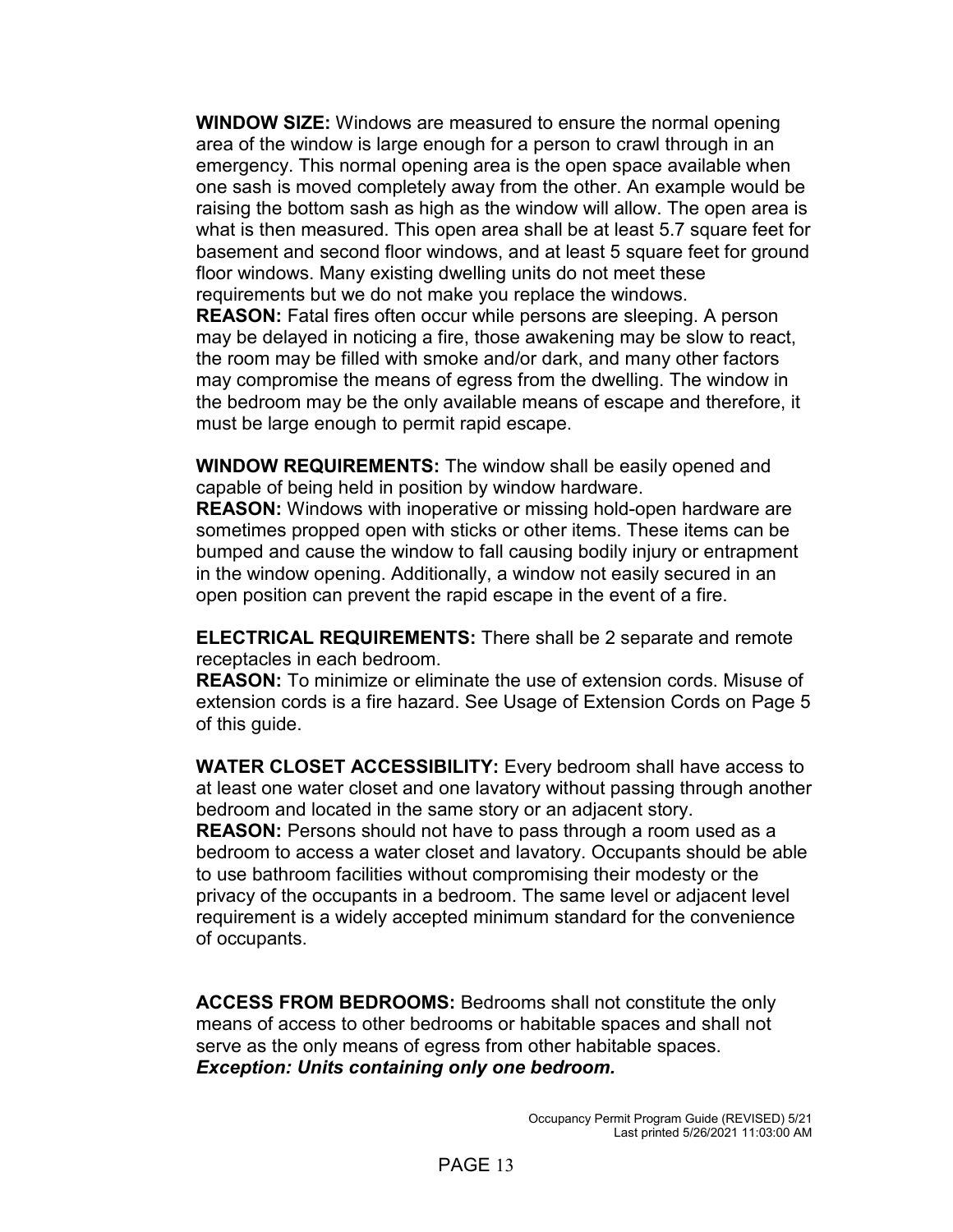**REASON:** Every occupant must be provided with privacy in his or her sleeping room. The need for privacy may lead to barricaded or locked doors in certain situations. Therefore, it is possible that the only means of egress could be blocked in case of fire or other emergency. Even without an emergency, free movement of the occupants is severely impaired.

**PROHIBITED OCCUPANCY:** Kitchens and nonhabitable spaces shall not be used for sleeping purposes.

**REASON:** The code prohibits using kitchens, interior public areas and nonhabitable spaces from being used as sleeping areas because such spaces so not provide for privacy or safety. There may not be adequate light, ventilation, fire exits or sufficient habitable space. This also prevents overcrowding of a structure.

**DETERMINATION OF NUMBER OF OCCUPANTS ALLOWED:** The total number of occupants allowed in a dwelling unit is the number of occupants permitted for each bedroom in the dwelling. *(There are different regulations for rooming units, boarding houses, hotels and dormitories which will not be addressed in this guide. If you have this type of property, please check directly with the Code Enforcement Officer or Inspector for proper information.)*

*Example: Bedrm #1 - 7' x 10' = 70 ft<sup>2</sup> = 1 occupant Bedrm #2 – 13' x 9' = 117 ft2 = 2 occupants Bedrm #3 – 8' x 12' = 96 ft2 = 1 occupant Total number of occupants allowed in this dwelling = 4*

**BASEMENT SLEEPING ROOM REQUIREMENTS:** If a basement room is to be used for sleeping purposes, it shall have an openable window with a clear open area of 5.7 square feet and a sill height of not more than 44 inches above the floor; or it shall have a door in the room opening directly to the outside of the structure. If the window is below grade and does not meet the 5.7 square foot clear open area, the room will not be considered a legal sleeping room. The occupancy permit will be stamped: "NO BASEMENT SLEEPING ROOMS PERMITTED".

**REASON:** Without an easily accessible alternate means of egress the danger of being killed or severely injured due to fire or other emergency is too much to risk.